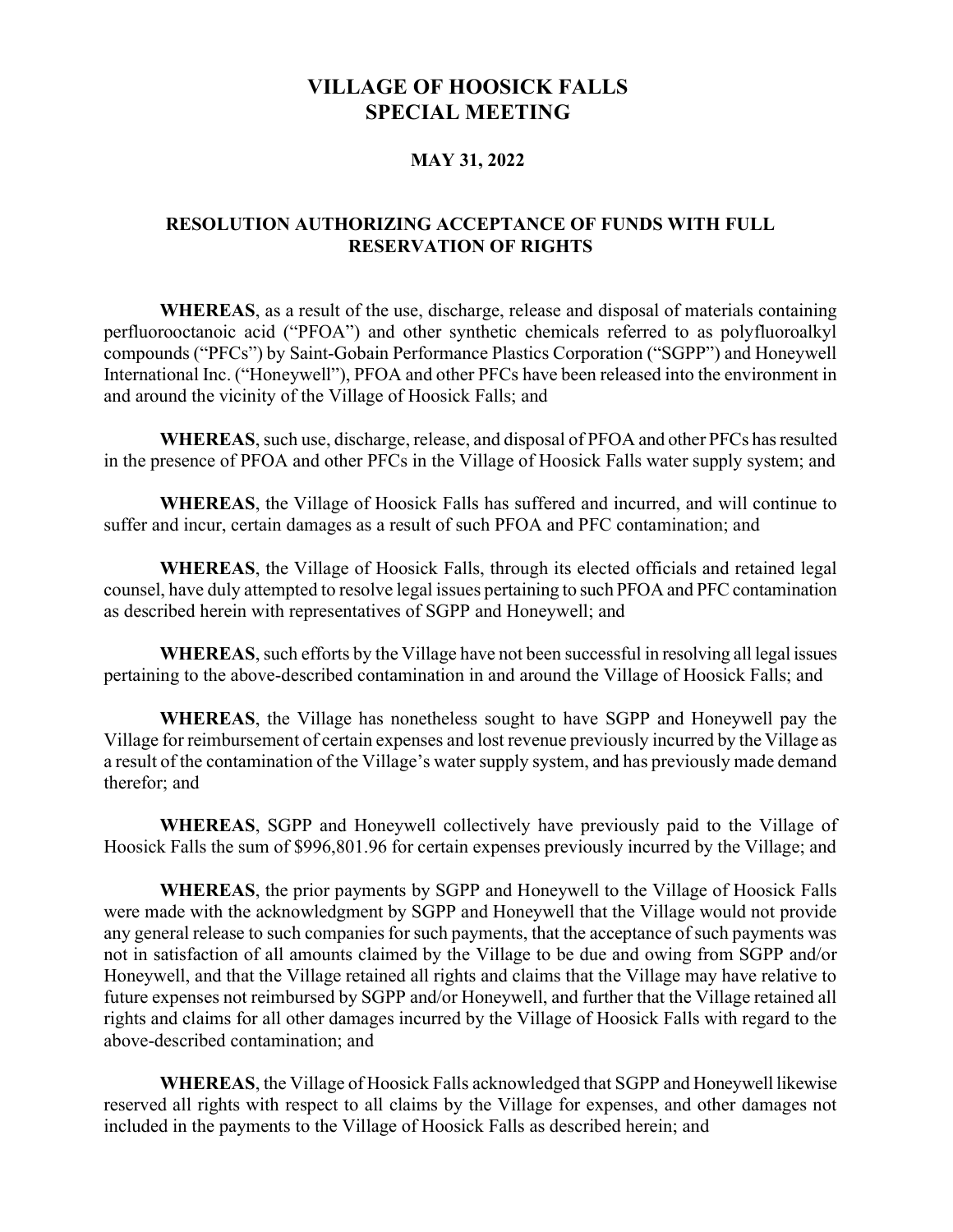WHEREAS, the Village continues to deem SGPP and Honeywell responsible for additional damages in excess of such prior expenses paid by SGPP and Honeywell, and retains the legal right to pursue recovery of such additional damages from SGPP and Honeywell; and

WHEREAS, the New York State Department of Environmental Conservation approved in April 2019 a Protocol Work Plan for the granular activated carbon ("GAC") system on the Village water supply system, pursuant to which the Village performs routine day-to-day operation and maintenance of the GAC system, and SGPP and Honeywell are obligated to reimburse the Village for the costs it incurs in connection with such routine operation and maintenance; and

WHEREAS, the Village has incurred costs and will incur future costs associated with routine, day-to-day operation of the GAC system performed by the Village at the Village water supply system; and

WHEREAS, SGPP and Honeywell have agreed to make a further payment of \$154,080.69 for the costs to be incurred by the Village in connection with the day-to-day routine operation of the GAC system and routine preventative maintenance for Village of Hoosick Falls fiscal years 2022-2023 and 2023-2024; and

WHEREAS, SGPP and Honeywell and the Village agree that such costs described in the preceding recital clause does not include, and SGPP and Honeywell will separately fund, non-routine sampling of the GAC system and non-routine repairs to the system due to equipment malfunctions, required modifications to the system approved and incorporated into the GAC Protocol Work Plan, and carbon change-outs; and

WHEREAS, the Board of Trustees of the Village of Hoosick Falls hereby determines that it is in the overall public interest and beneficial to the welfare of the Village of Hoosick Falls to accept the offer by SGPP and Honeywell to pay to the Village the sum of \$154,080.69 for costs to be incurred in fiscal years 2022-2023 and 2023-2024 as described hereinabove, and with the Village retaining all legal rights relative to all costs incurred after fiscal year 2023-2024, all costs for nonroutine of sampling of the GAC system and non-routine repairs to the system due to equipment malfunctions, required modifications to the system approved and incorporated into the GAC Protocol Work Plan, carbon change-outs, and other damages incurred and to be incurred by the Village with respect to the above-described contamination, with neither SGPP nor Honeywell requesting any release of any legal claims the Village may have and the Village not providing any such release for such payment; and

WHEREAS, a payment agreement has been proposed for the payments as described hereinabove in the form and content as set forth in "Exhibit A" attached to this Resolution; and

WHEREAS, the Village Board of Trustees has reviewed and duly deliberated on the proposed payment agreement with respect to the payments as described hereinabove, and seeks to approve such agreement;

NOW, THEREFORE, BE IT RESOLVED by the Village Board of Trustees of the Village of Hoosick Falls in special session duly convened as follows: